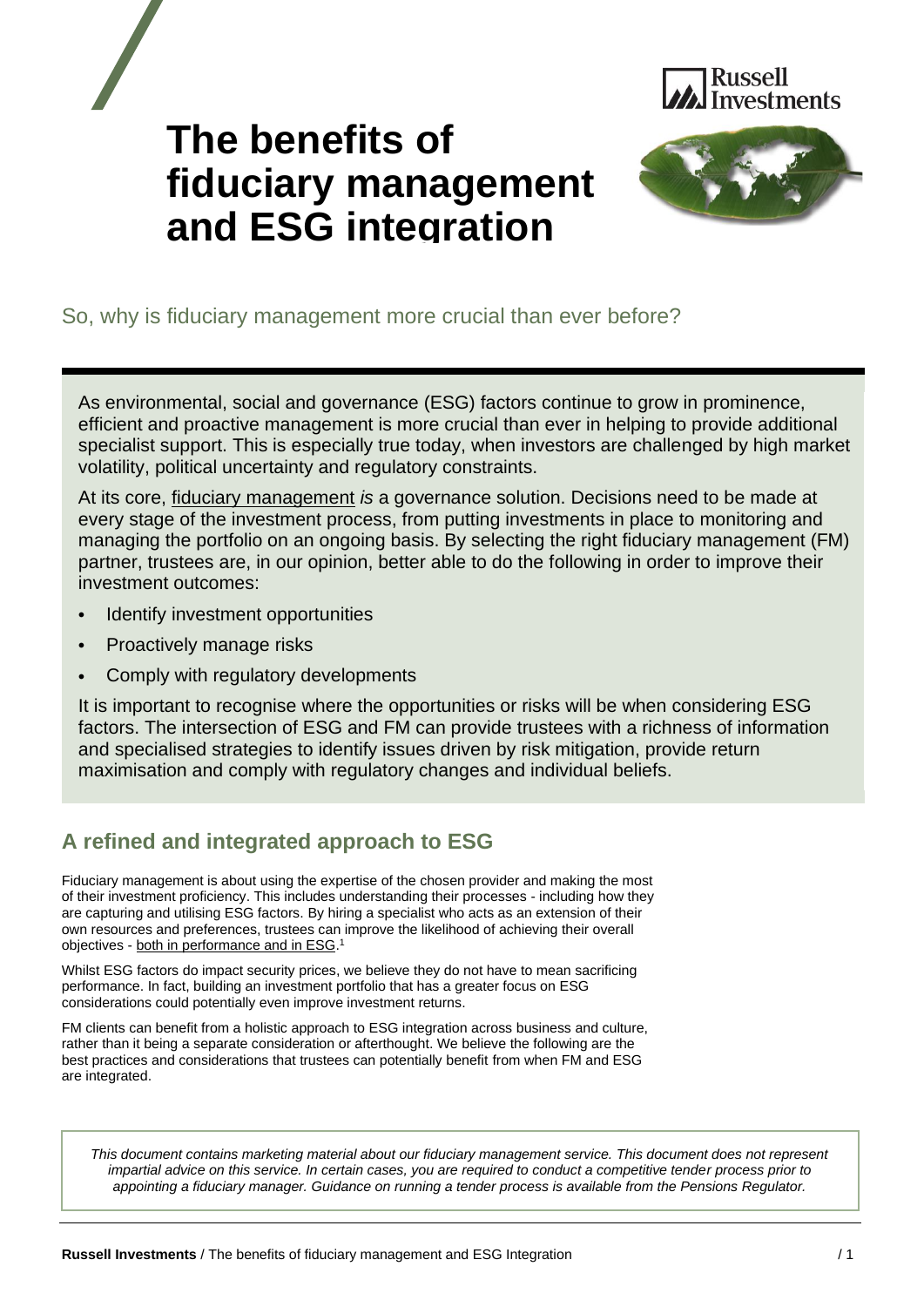#### **Bespoke ESG strategies**

In addition to incorporating ESG considerations in all funds, fiduciary managers can build bespoke ESG strategies. These strategies can create innovative, proprietary methodologies and tools to support advanced ESG investors in pushing boundaries, allowing continual delivery on fiduciary responsibilities.

#### **Manager evaluations**

Both a sound awareness of ESG factors and a robust process are essential for responsible investing. A robust process can deliver strong investment returns and can help meet objectives over the long term, as can establishing a dedicated ESG rank for managers' investment strategies. These ESG ranks are a qualitative assessment of how well active managers understand the impact of ESG factors on short and long-term security price evolution, portfolio-level risk and the return profile of the portfolio. This evaluation considers the asset class, region and industry and how their approach to ESG is evolving over time.

#### **Screening**

A robust screening policy and procedure can help ensure that pooled funds for investors avoid investing in companies involved in controversial production. A key part of the screening process is the creation of an exclusion list and reviewing it quarterly.

## **Moving away from a traditional model: Better outcomes for trustees and members**

In today's investment landscape, we believe the traditional model of pension fund investing is sub-optimal. This older approach uses a static asset allocation, following advice from consultants. It often takes between 12-18 months for changes to be proposed, agreed and implemented within the investment portfolio. FM can take a different approach and incorporate responsible investing in the investment manager evaluation process, portfolio management, advisory services and through implanting proprietary solutions, as desired by clients. It includes closely monitoring and managing the portfolio in real-time. In addition to considering ESG factors within pooled funds, having a dedicated internal taskforce that works with clients to build bespoke ESG strategies is crucial in managing long-term opportunities and risk.

# **The bottom line**

Fiduciary management makes the most of the underlying investment managers, understanding and being comfortable with the process adopted by the manager. The focus on ESG is only likely to increase in the coming years and choosing an FM partner who fully embeds ESG within its investment process is a positive step to prepare for an everchanging world.

As FM continues to provide greater governance, transparency and consistency, those who want to improve the outcomes for their clients and, ultimately, for the members they represent. will benefit from the developments.

Russell Investments has over 40 years of experience delivering client satisfaction and innovative solutions and are proud to be the PLSA FM education partner, helping to inform and educate members on fiduciary management. There are a range of fiduciary services to help implement the right strategy for you and to help map out your path to the funding level you need.



<sup>1</sup> Ross, L (2019, July 19) "When it comes to ESG and performance, can you have your cake and eat it too?" *Russell Investments Blog*. <https://russellinvestments.com/uk/blog/when-it-comes-to-esg-and-performance-can-you-have-your-cake-and-eat-it-too>